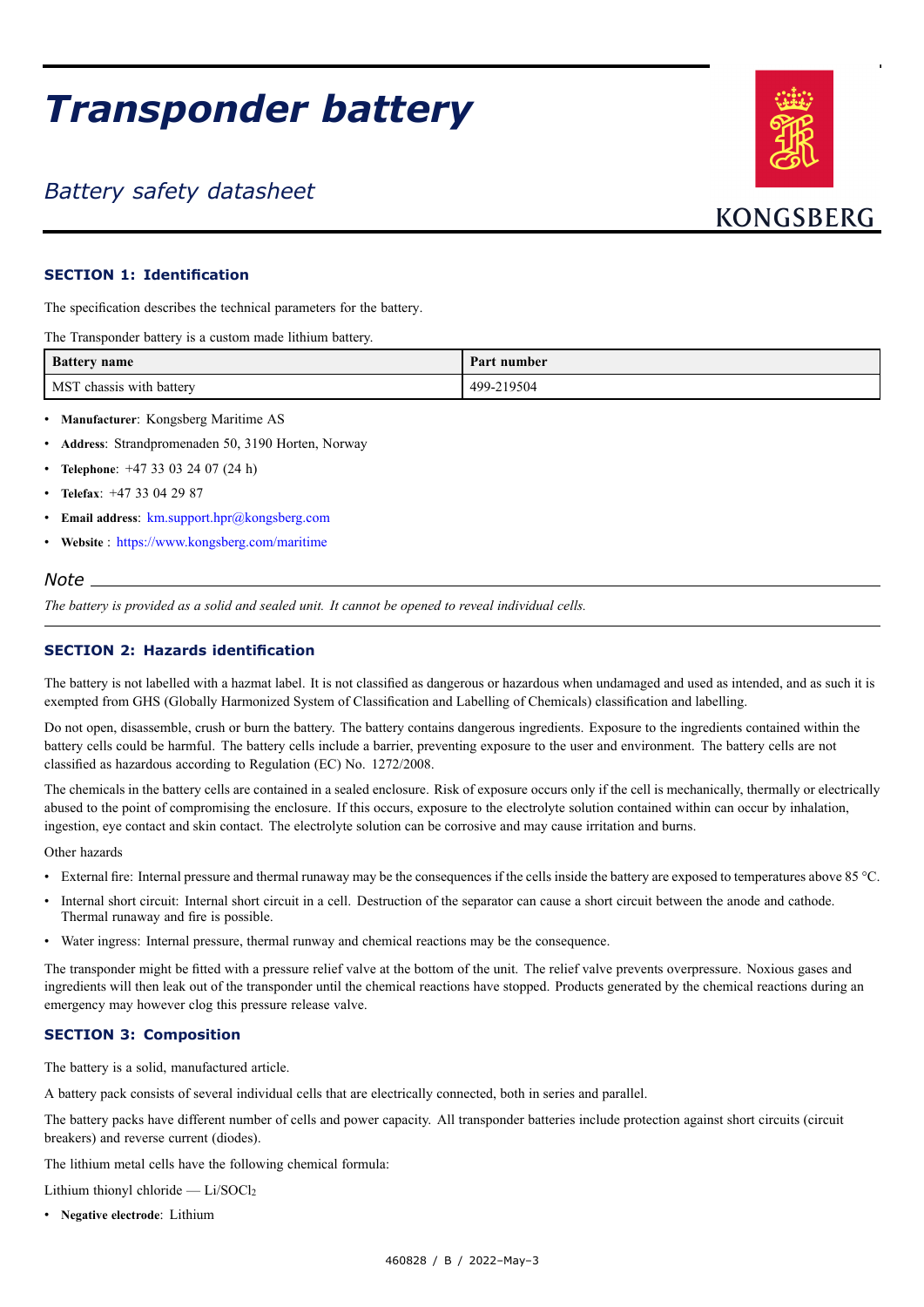- **Positive electrode**: Carbon
- **Electrolyte**: A solution of lithium tetrachloroaluminate (LiAlCl<sub>4</sub>) in thionyl chloride

#### **Battery identification**:

| <b>Battery</b> name                  | <b>Battery weight</b> | Lithium weight | Part number |
|--------------------------------------|-----------------------|----------------|-------------|
| <b>MST</b><br>Γ chassis with batterv | $0.40 \text{ kg}$     | $\cdot$ 0      | 499-219504  |

In case of hazardous events, the noxious gases are:

- Thionyl chloride  $(SOCl<sub>2</sub>)$
- •Sulphur dioxide (SO<sub>2</sub>)
- •Hydrogen sulphide  $(H_2S)$
- Hydrogen chloride (HCl)
- •Chlorine  $(Cl<sub>2</sub>)$

For additional information about the cells inside the sealed battery pack, see the safety data sheet provided by the cell manufacturers.

- **Manufacturer**: Tadiran
- •**Cell type**: SL-760/T
- •**Manufacturer's website**: <https://tadiranbatteries.de/eng/>

#### **SECTION 4: First aid measures**

The battery will release toxic fumes if burned or exposed to fire.

If subjected to gas from <sup>a</sup> burning battery, remove the source of contamination or move yourself and any victims to fresh air. Seek medical advice.

- • **Inhalation**: The chemicals are lung irritant. Avoid inhaling any vented gases. Remove the victim and yourself from exposure. Rest and keep warm. If breathing is difficult, seek emergency medical attention.
- • **Skin contact**: The chemicals are skin irritant. Rinse immediately with <sup>a</sup> lot of water and soap for at least 15 minutes. Wipe immediately away excess material with waterless hand cleaner. Remove contaminated clothing and wash it thoroughly before reuse.
- •**Eye contact**: The chemicals are eye irritant. Flush immediately with <sup>a</sup> lot of clear tepid water for at least 15 minutes.
- • **Ingestion**: Exposure to the chemicals may cause tissue damage to throat and gastro/respiratory tract if swallowed. If ingested, rinse mouth and surrounding area with tepid water. Dilute by drinking plenty of water. Seek medical advice.

#### **SECTION 5: Firefighting measures**

The transponder is designed to withstand damage to the internal battery pack. Non-flammable materials are used. In case of fire, move the battery away from the fire area if you can do it without compromising your own safety. Extreme mechanical abuse to the battery may result in <sup>a</sup> ruptured seal and exposure.

- 1 If possible, move the battery and/or the transponder away from the fire.
- 2 Cool it down using lots of cold water.
	- <sup>a</sup> Immerse the battery and/or the transponder in the sea for minimum 24 hours.
	- b If this method is impossible, it can be cooled down with <sup>a</sup> fire hose.

Cooling down the battery with <sup>a</sup> large amount of cold water is the only way to reduce or stop the internal chemical reactions, or to limit the fire/explosions to as few battery cells as possible. The chemical reactions/fire will continue without additional supply of oxygen, so an extinguisher such as Lith-X will not work properly.

Applying water directly onto <sup>a</sup> battery may develop hydrogen gas, due to the possible electrolysis if the battery terminals are exposed to water. Mixed with air, this gas is very inflammable/explosive. However, if the water cooling takes place on deck or in a storage room with good ventilation, there will never be enough hydrogen gas to exceed the lower explosive limit of hydrogen in air (about 4 %).

#### *Note*

*In case of an external fire, always remove transponder units and lithium batteries.*

# **SECTION 6: Accidental release measures**

During normal operation, accidental release measures are not applicable. Extreme mechanical abuse to the battery may result in <sup>a</sup> ruptured seal and exposure.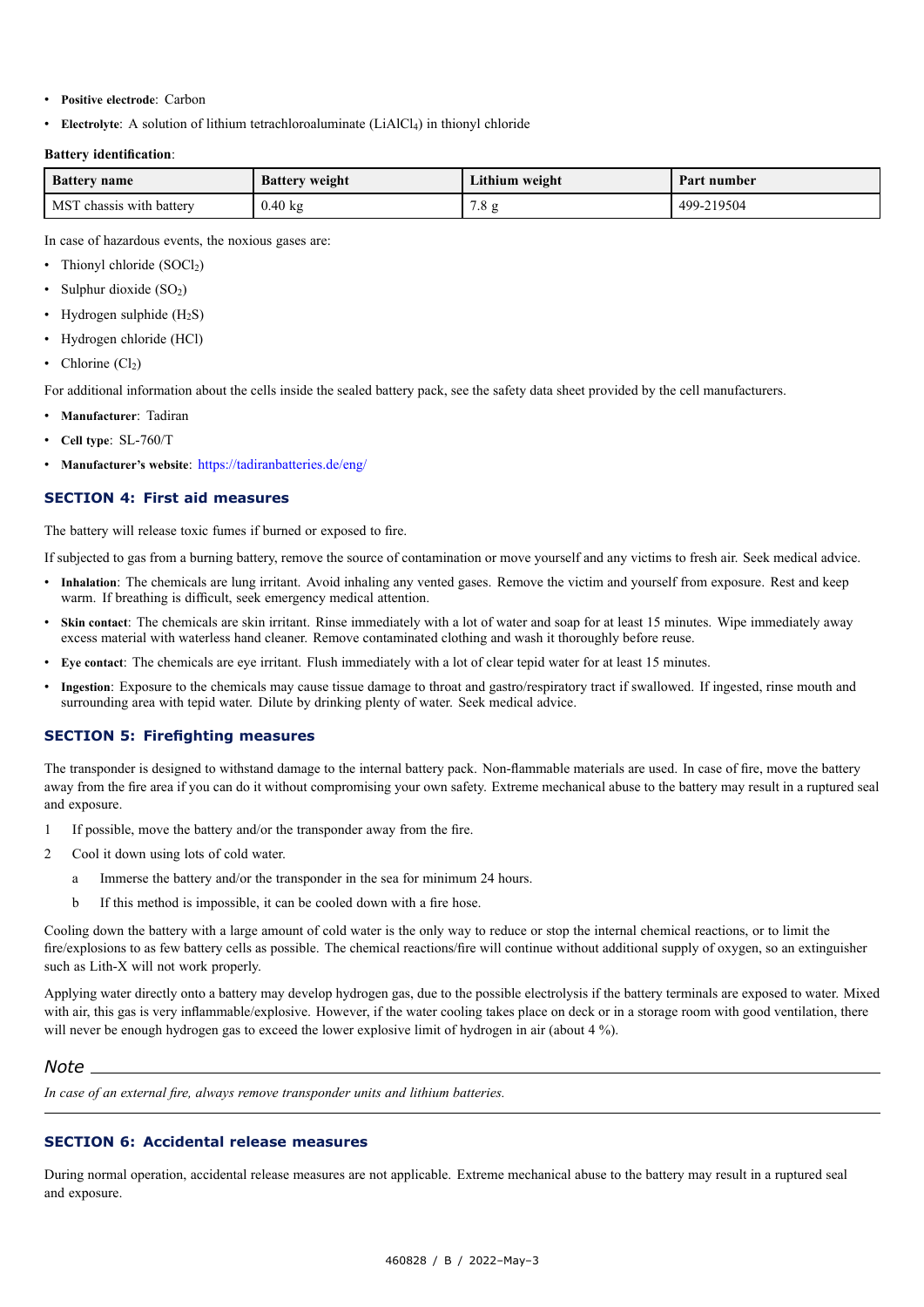As an immediate precautionary measure, isolate the spill or leak area at least 25 metres (75 feet) in all directions. Keep unauthorized personnel away. Stay upwind, and keep out of low areas. Ventilate closed areas before entering. Wear adequate personal protective equipment.

Prevent material from contaminating soil and from entering sewers or waterways. Stop the leak if safe to do so. Contain the spilled liquid with dry sand or earth. Clean up the spills immediately.

Absorb spilled material with an inert absorbent (dry sand or earth). Scoop contaminated absorbent into an acceptable waste container. Collect all contaminated absorbent and dispose of it according to relevant regulations. Scrub the area with detergent and water; collect all contaminated water for proper disposal.

#### **SECTION 7: Handling and storage**

Do not open, disassemble, crush or burn the battery.

- 1 Do not expose the battery to water, sea water or other high-conductivity liquids.
- 2 Avoid mechanical or electrical abuse.
- 3 Do not expose the battery to temperatures outside the range of -40  $\degree$ C to +80  $\degree$ C.
- 4 Store in <sup>a</sup> dry location.

Recommended relative air humidity is 40 to 70 %. To minimize any adverse affects on the battery performance it is recommended that it is kept at room temperature (25 °C  $\pm$  5 °C). Higher temperatures can result in shortened life.

- 5 Do not store the battery in direct sunlight.
- 6 Keep the battery out of reach of children.

The storage room must be properly ventilated. It must be provided with sturdy racks with dedicated cradles for the batteries, and allow for easy removal of batteries in case of fire. The room must be designated and clearly identified as <sup>a</sup> storage area, and entrance should be restricted. The room must not be used as <sup>a</sup> general rest or work area.

#### *Note*

The storage room must have a sprinkler system or a fire station. A suitable fire hose (with water) must be placed outside or in the proximity of the room.

#### **SECTION 8: Exposure control and personal protection**

Airborne exposures to hazardous substances are not expected when the battery is undamaged and used as intended. Personal protective equipment (PPE) is not required when the battery is undamaged and used as intended. Don personal protective equipment if the battery is damaged and you are at risk for exposure to the chemicals inside.

In the event of fire or physical damage to the battery, follow the mandatory rules for personal protection.

- **Fire or explosion**: Don <sup>a</sup> self-contained breathing apparatus (SCBA).
- • **Exposure to noxious gas**: Use <sup>a</sup> full-face mask with minimum BE filter and protective equipment of rubber or plastic. (*B* refers to protection against inorganic gases and *E* refers to protection against sulphur dioxide.)

#### **SECTION 9: Physical and chemical properties**

The battery is solid with <sup>a</sup> hard surface. There is no risk for exposure to the chemicals inside an undamaged battery during normal operation and transportation.

The battery pack is <sup>a</sup> solid and sealed unit. The battery pack cannot be opened to reveal the individual cells.

For additional information about the cells inside the sealed battery pack, see the safety data sheet provided by the cell manufacturer.

#### **Cell manufacturer**

- **Manufacturer**: Tadiran
- **Manufacturer's website**: [https://tadiranbatteries.de](https://tadiranbatteries.de/)

#### **SECTION 10: Stability and reactivity**

The battery is stable. No specific handling requirements apply.

In normal use, the battery pack is placed inside the sealed transponder.

In normal use, the battery pack is placed inside the sealed SCU.

Water ingress into the transponder can cause dangerous situations.

Water ingress into the SCU can cause dangerous situations.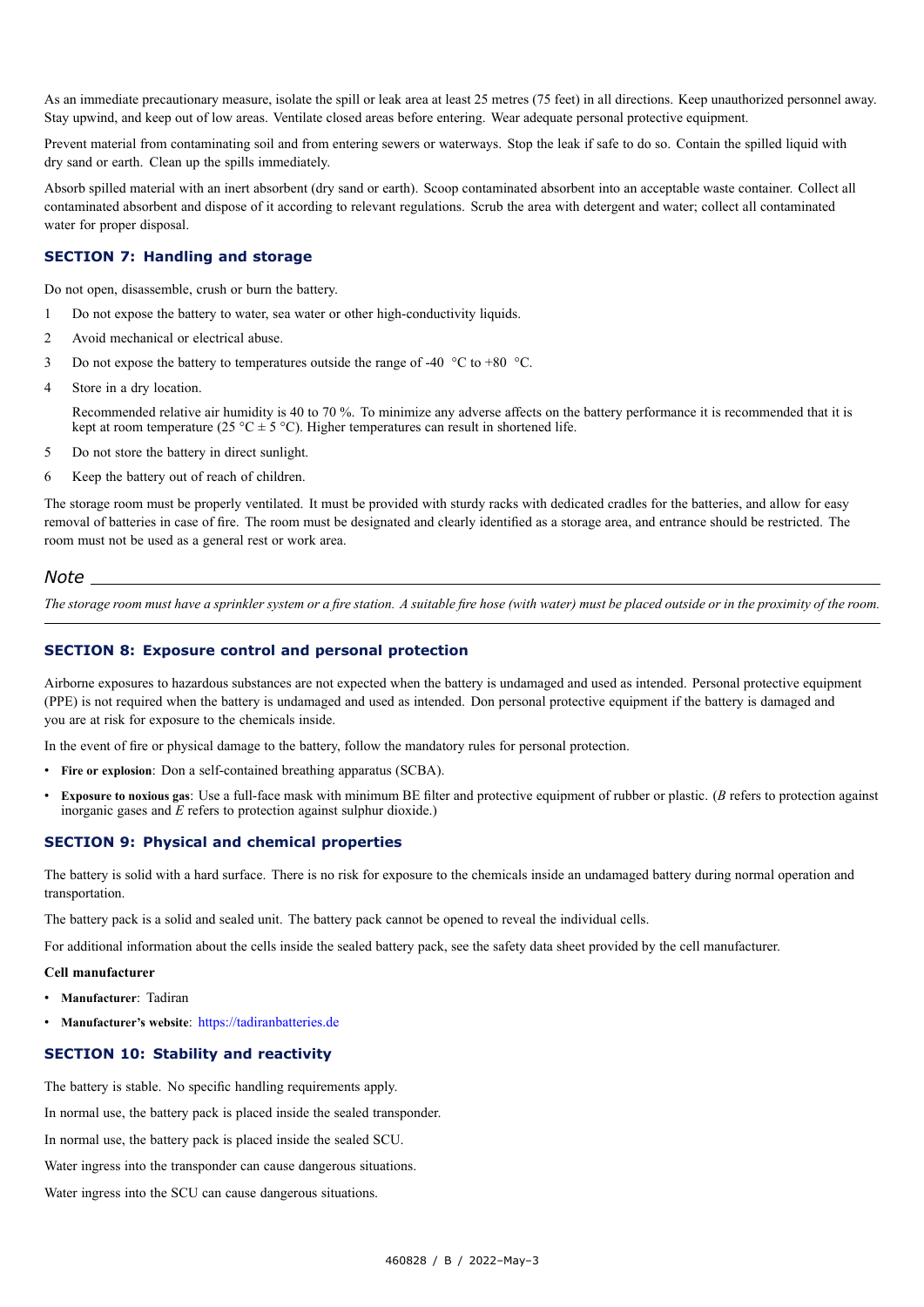Short-circuiting, overheating, mechanical damage and exposure to water can start chemical reactions and cause high currents inside the lithium battery. This can generate noxious gases and/or cause danger of explosion. The chemical reactions will continue without additional supply of oxygen, as the battery cells contain the necessary ingredients for maintaining the chemical reactions.

- 1 Do not open, disassemble, crush or burn the battery.
- 2 Do not expose the battery to water, sea water or other high-conductivity liquids.
- 3 Avoid mechanical or electrical abuse.
- 4 Do not expose the battery to temperatures outside the range of -40  $\degree$ C to +80  $\degree$ C.
- 5 Store in <sup>a</sup> dry location.

Recommended relative air humidity is 40 to 70 %. To minimize any adverse affects on the battery performance it is recommended that it is kept at room temperature (25 °C  $\pm$  5 °C). Higher temperatures can result in shortened life.

- 6 Do not store the battery in direct sunlight.
- 7 Keep the battery out of reach of children.

#### **SECTION 11: Toxicological information**

Acute oral, dermal and inhalation toxicity data are not available for this battery.

Risk of irritation occurs only if the battery is abused to the point of breaking the container and opening it to reveal the individual cells. If this occurs, irritation to the skin, eyes and respiratory tract may occur.

#### **SECTION 12: Ecological information**

Provided that the battery pack is disposed of according to local regulations and/or law, it will not have any environmental impact.

#### **SECTION 13: Disposal considerations**

Dispose of the batteries in accordance with local, state and federal laws and regulations for batteries.

A lithium thionyl chloride battery does not contain any heavy metals, and is therefore not regarded as special waste (contains only biodegradable parts).

A used lithium battery can contain <sup>a</sup> significant amount of residual energy. It is the danger of explosion that presents <sup>a</sup> problem when disposing <sup>a</sup> battery. Used batteries must therefore be handled with the same care as new ones.

#### *Note*

For safe disposal, contact the nearest local company that has been approved to collect and dispose of lithium batteries.

#### **SECTION 14: Transport information**

Transportation of the Transponder battery must be performed in accordance with rules and regulations stated for transportation of dangerous goods in the applicable countries.

#### **This battery has no UN 38.3 certificate.**

Transport identification codes:

- **Aircraft**: IATA DGR
- **Sea transport**: IMDG
- **Railway**: RID
- **Road transport**: ADR

Original shipping boxes must be used for all transport.

Air transport of all units with new lithium batteries, and new separate lithium batteries, is only permitted on board cargo aircraft. The goods must be clearly labelled: CARGO AIRCRAFT ONLY.

The transponders with batteries or batteries must be shipped in accordance with the prevailing national regulations.

- Separate lithium batteries
	- UN 3090 PI 968, Section IA
- Lithium batteries contained in equipment
	- UN 3091 PI 970, Section I